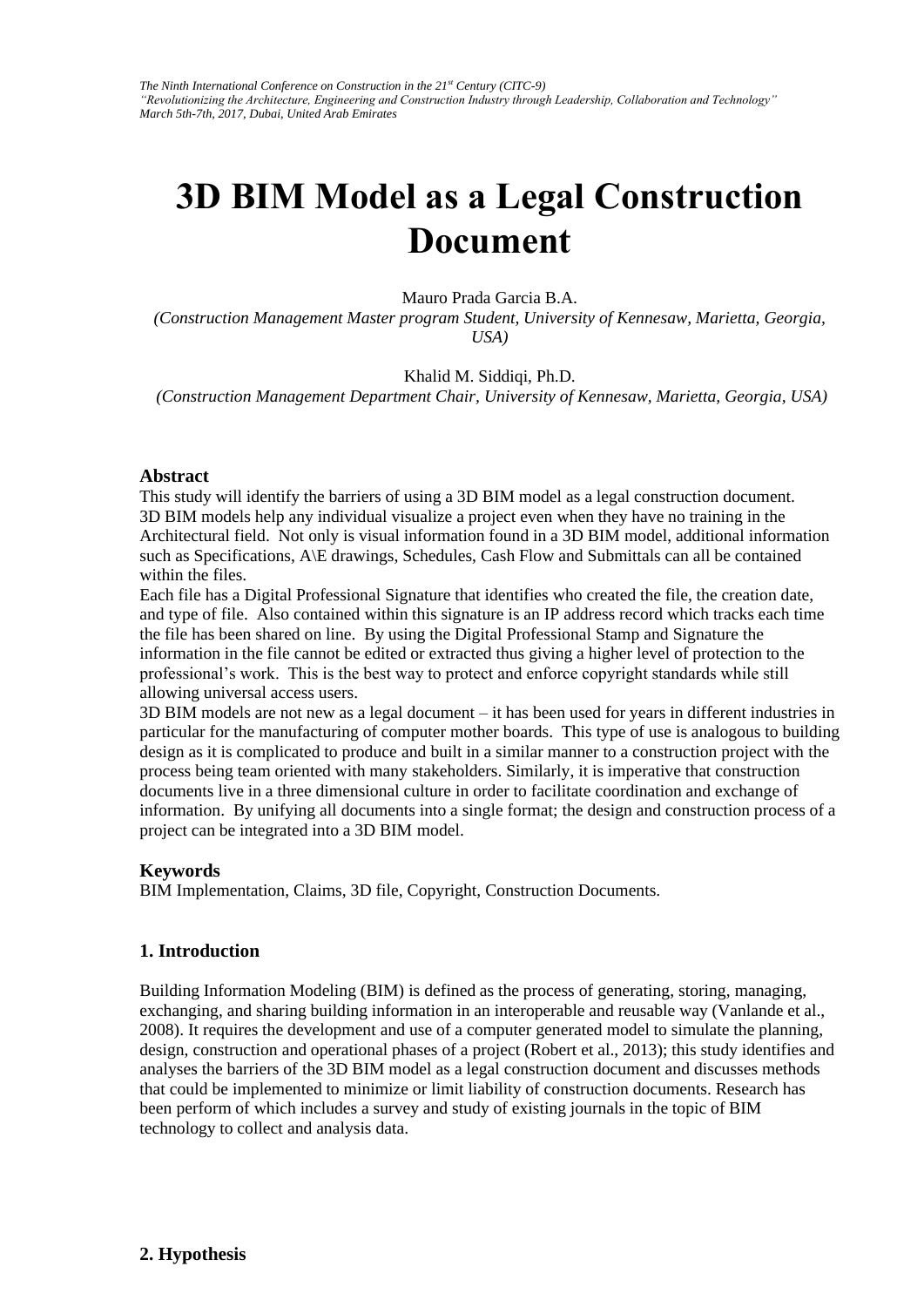3D BIM model will be available to Architects use as a legal document; to minimize or limit liability on construction documents.

# **3. Relevance**

Architects who want to standardize 3D BIM model implementation in the process of construction documents.

# **4. Contribution**

Other studies has been done to analyze BIM implementation; these study focus only in identify barriers of using 3D BIM model as a legal Construction Document for Architects.

# **5. What Constitutes a Legal Construction Document (Nepomechie and Poynton, 2013)**

Long before they come to occupy physical space, buildings are "built" many times over. The act of producing CDs is itself an act of construction. The unique combination of words and drawings that are construction documents is the last iteration of the virtual building—and the first that most nearly approximates its final shape. The heart of any project resides in its construction drawings and specifications. Construction documents typically include the following types of information:

# **5.1 Legal and contractual information.**

- Contractor bidding requirements (invitation to bid or advertisement; information and instructions to bidders; bid forms; and bid bonds).
- Contract forms (form of agreement between owner and contractor; forms for payment bonds and certificates).
- Contract modifications (e.g., additions or changes after the contract is signed, such as orders for minor changes in the work, construction change directives, and change orders).
- Information available to bidders (e.g., surveys, borings, drawings of existing conditions).

# **5.2 Procedural & Administrative info:**

- Contract conditions (general conditions of the contract for construction, which outline the rights, responsibilities, and duties of owner, architect, and contractor, as well as others involved in the construction process, and supplementary conditions particular to the project).
- Architectural and construction information.
- Drawings (includes architectural, structural/ mechanical/electrical/civil engineering, landscape design, interior design, graphics, and other specialty and shop drawings).
- Specifications (outlines the levels of quality and the standards to be met in construction of the project).
- Addenda (additions or changes to any of these documents issued by the architect during the bidding or negotiation processes)

# **6. Methodology**

This research was developed through a review of literature and journals that have been collected for this study all on the topic of BIM technology. This review provided us a list of BIM barriers and outcomes in the architectural field which we use to develop 6 basic question for the survey and help us collect data which was analyzed. We did this survey in April, 2016 with 10 different professionals who were working at that time for Architectural and Engineer firms in the Atlanta area. All questions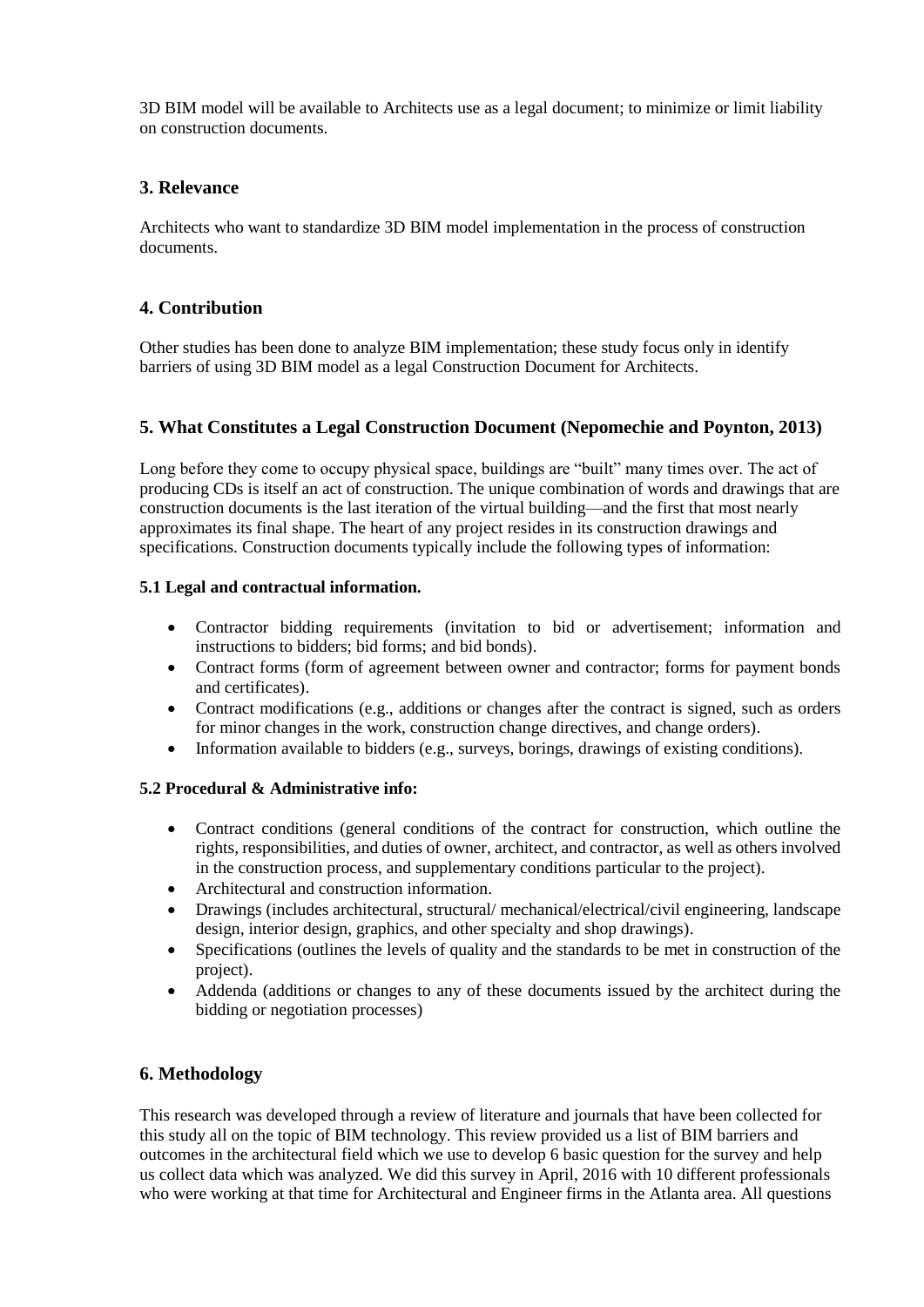were asked in person or by phone so that we had a direct contact with those being interviewed. This gave us the opportunity to explain the objective of the exercise and better understanding of how the collected data was going to be used. This is the list of questions asked in the survey:

- a) Do you consider 3D BIM model as good interdisciplinary coordination tool?
- b) Do you think the 3D BIM model is a profitable practice for Architects?
- c) Is the 3D BIM model is a reliable Construction document?
- d) What level of experience do you have in BIM software?
- e) Can an old dog learn a new trick?
- f) Which file format you think is best to use with 3D BIM model?

## **6.1 Literature Review Barriers and Outcomes**

## **6.1.1 Barriers in implementing BIM in Architectural practice (Arayici et al., 2011):**

- Overcoming the resistance to change, and getting people to understand the potential and the value of BIM over 2D drafting,
- Adapting existing workflows to lean oriented processes,
- Training people in BIM, or finding employees who understand BIM,
- The understanding of the required high-end hardware resources and networking facilities to run BIM applications and tools efficiently,
- The required collaboration, integration and interoperability between the structural and the MEP designers/ engineers,
- Clear understanding of the responsibilities of different stakeholders in the new process including construction lawyers and insurers.

## **6.1.2 Outcomes in implementing BIM in Architectural practice (Arayici et al., 2011):**

- Greater integration and collaboration with other disciplines in the production process.
- Adopting technology change to provide a more effective business process.
- Effective intelligent real time response.
- All information of the project is stored in detail.
- Consistently a better quality design outputs.
- Reduction in RFI and site management issues.
- Reduce Quality Administration/Quality Control time;
- Ability of staff to use the BIM system and capacity improvement;
- 2D representations, schedule and cost can be easily obtained.
- Reduces cost, travel, printing and document shipping.

## **6.2 Atlanta Architectural Firms Survey Result on BIM Implemantation**

a) Do you consider 3D BIM model as good interdisciplinary coordination tool? Yes 70% No 10% May be 20%

- b) Do you think 3D BIM model is a profitable practice for Architects? Yes 35% No 40% May be 25%
- c) 3D BIM model is a reliable Construction document? Yes 50% No 40% May be 10%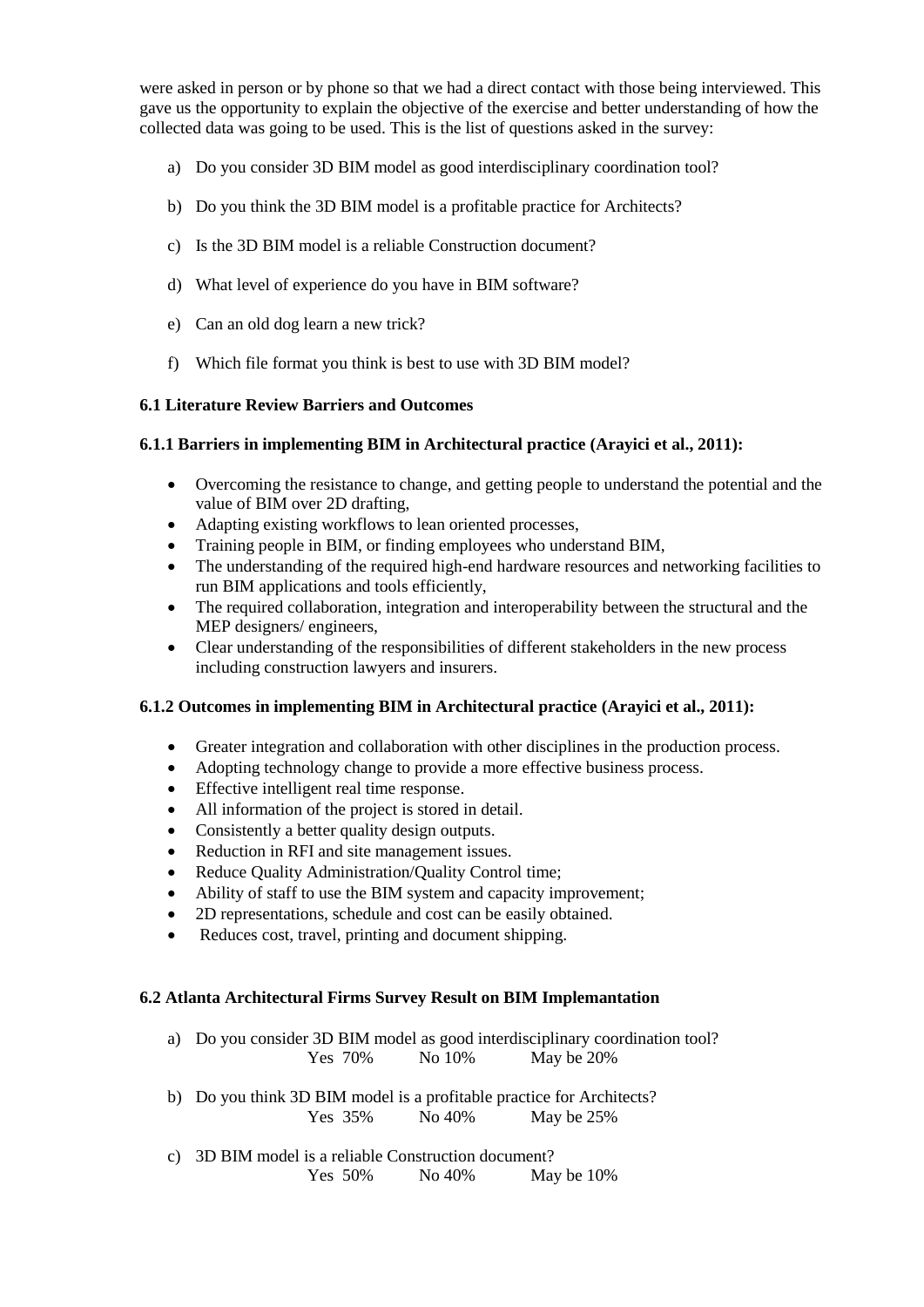

**Figure 1: Question a), b) and c) Analysis**

# **Analysis result**

80% is the average of Architects who consider 3D BIM model as good interdisciplinary coordination tool.

47.75% is the average of Architects who consider 3D BIM model as a profitable practice for Architects.

55% is the average of Architects who consider 3D BIM model as a reliable Construction document tool.

- d) What level of experience do you have in BIM softwares? a. Advance 40% Medium 40% Beginner 20%
- e) Can an old dog learn a new trick? a. Yes 65% No 25% May be 10%
- f) Which file format you think is best to use with 3D BIM model? a. 3D PDF 80% 3D DWF 20%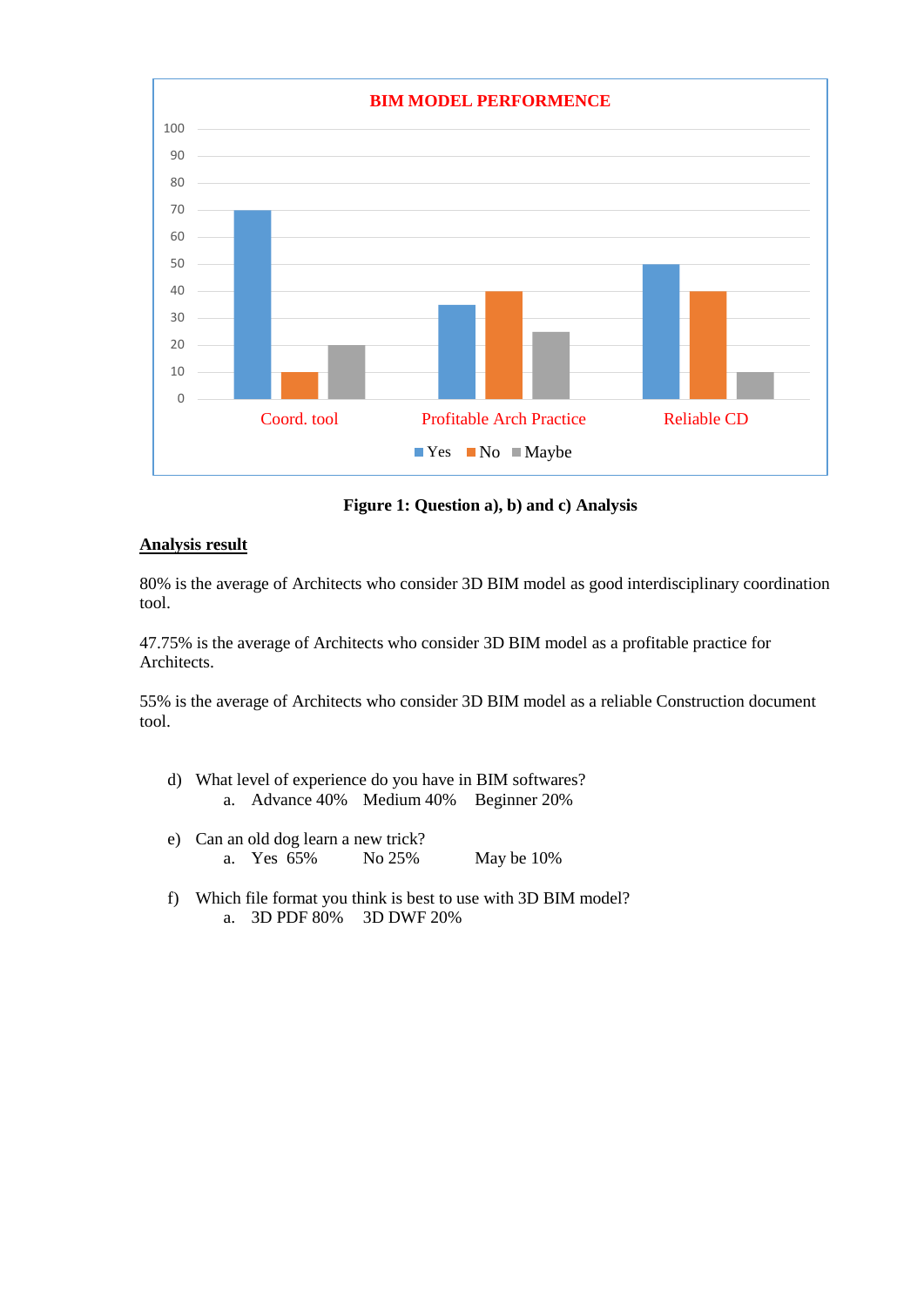

**Figure 2: Question d), e) and f) Analysis**

# **Analysis result**

50/50 is the level of BIM software experience for this group.

70% Architects think that an old dog can learn a new trick.

3D PDF considered the best file format.

Most Architect surveyed have been involve in the profession for less than 10 years are more open to learn BIM on the other hand Architects with more experience are not open to learning new technologies. 3D BIM model as reliable Construction document still a debate in the architectural industry; but 80% think is a good coordination tool. Medium and basic level 3D BIM users are the majority in the population of BIM technology; 80% consider 3D PDF as better 3D BIM format than 20% who prefer 3D DWF. 3D BIM technology still not yet a profitable in Architectural practice.

# **7. Conclusion**

By finding all the barriers we see that implementation of multiple different formats in Architectural Design is a reality, including but not limited to word documents, spread sheets, specifications, 2D & 3D however, it is clear that only one format can combine all this information in one place and that format is the 3D BIM model.

The study shows that most Architects that been involved in the profession for less than 10 years are the majority of BIM users and more open to improve or learn new BIM technologies. Implementation of 3D BIM models is increasing day by day should becoming a more common practice and a good coordination tool. 3D PDF is been chosen as the most universal format. Conversely, the 3D BIM model as a legal construction document still a debate; because the Architectural industry has not yet gotten to the point of using 3D BIM models as a profitable practice in the majority of the design Projects.

Thus, the Architectural practice should use 3D BIM model on virtually all projects and continue forward by unifying into a single format all the design and construction process of a project. Even with the different barriers to overcome, BIM is a quickly improving technology and an accurate and useful tool that facilitates coordination and the exchange of information.